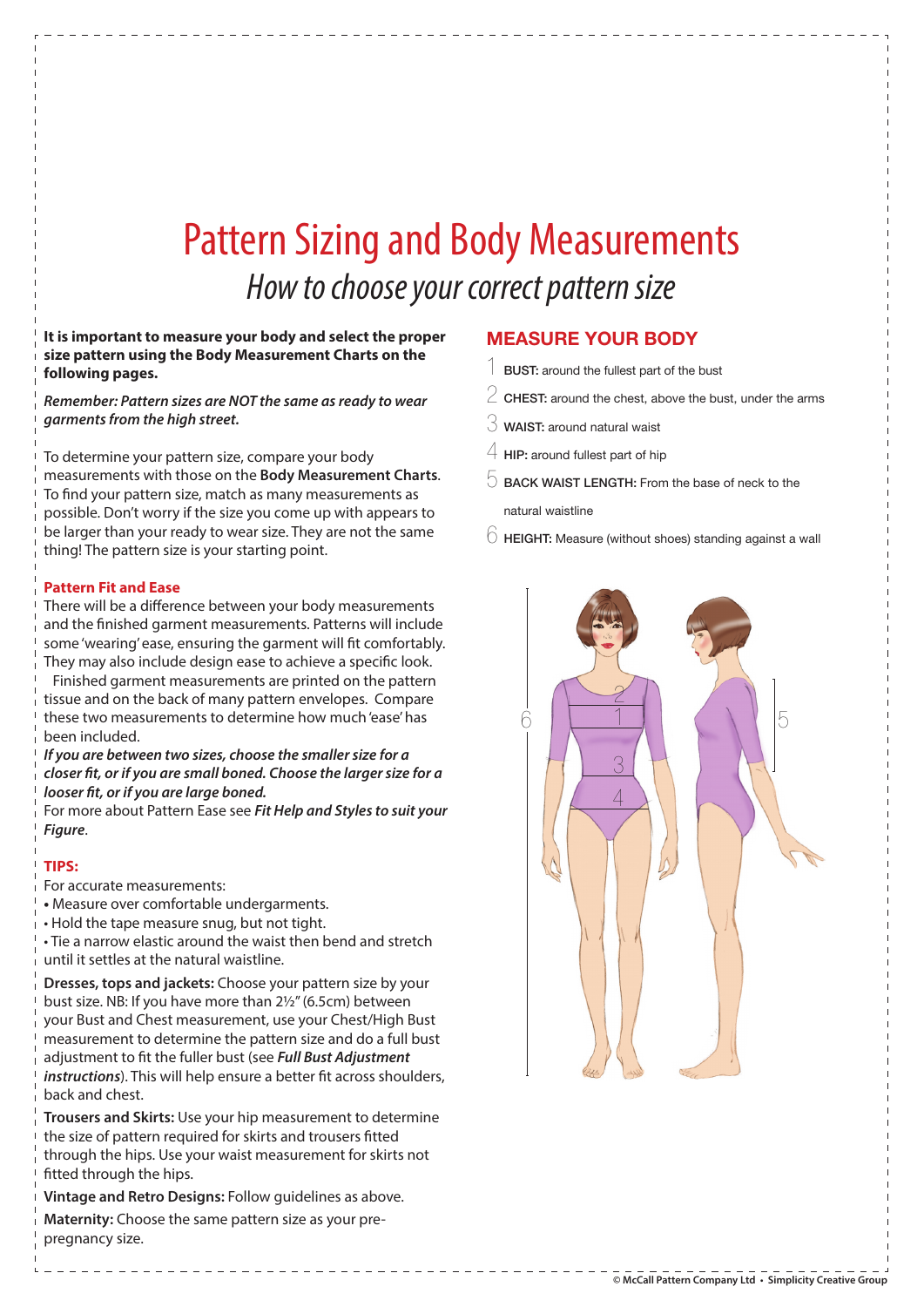# **BODY MEASUREMENT CHARTS Butterick • McCall's • Simplicity • New Look**

**MISSES':** About 5'5" (1.65cm) to 5'6" (1.68cm) height. **MISS PETITE:** About 5'2" (1.57cm) to 5'4" (1.62cm) height.

cm.  $\overline{80}$ 

**in.** 

cm.  $\overline{70}$  

SIZES  $\vert$  BUST  $\vert$   $\vert$  chest  $\vert$   $\vert$  waist  $\vert$   $\vert$  hip  $\vert$   $\vert$   $\vert$  back

 $\begin{array}{|c|c|c|c|c|}\n\hline\n\end{array}$  BUST  $\begin{array}{|c|c|c|c|}\n\hline\n\end{array}$  CHEST  $\begin{array}{|c|c|c|}\n\hline\n\end{array}$   $\begin{array}{|c|c|}\n\hline\n\end{array}$   $\begin{array}{|c|c|}\n\hline\n\end{array}$   $\begin{array}{|c|c|}\n\hline\n\end{array}$   $\begin{array}{|c|c|}\n\hline\n\end{array}$   $\begin{array}{|c|c|}\n\hline\n\end{array}$   $\begin{array}{$ 

**in.**  



**in.** 

> The bust measurement determines the size for tops, dresses and jackets. If you have more than 2½"

(6.5cm) between bust and chest measurement, use your chest measurment to select your pattern size and do a full bust adjustment.



cm. 39.5  $\overline{40}$ 40.5 41.5 42.5  $\overline{43}$   $44.5$  

**in.**   $141/4$  

cm. 35.5 37.5 39.5 40.5  $\overline{42}$  $12.5$ 

**WOMEN'S/WOMEN'S PLUS** About 5'5" (1.65cm) to 5'6" (1.68cm) height. **WOMAN'S PETITE:** About 5'2" (1.57cm) to 5'4" (1.62cm) height.

\_\_\_\_\_\_\_\_\_\_\_\_\_\_\_\_\_\_\_\_\_\_\_\_\_\_\_\_\_\_\_\_\_



1 6 5

and 

| <b>SIZES</b> | <b>BUST</b> |     | WAIST           |     | ≺<br><b>HIP</b> | <b>BACK WAIST LENGTH</b> |                                |      | $\begin{array}{c} \begin{array}{c} \end{array}$ PETITE BACK WAIST LENGTH |      |
|--------------|-------------|-----|-----------------|-----|-----------------|--------------------------|--------------------------------|------|--------------------------------------------------------------------------|------|
|              | in.         | cm. | in.             | cm. | in.             | cm.                      | in.                            | cm.  | in.                                                                      | cm.  |
| <b>16W</b>   | 38          | 97  | 31              | 78  | 40              | 102                      | 16%                            | 42.5 | 16                                                                       | 40.5 |
| <b>18W</b>   | 40          | 102 | 33              | 84  | 42              | 107                      | $17^{1}_{8}$                   | 43   | $16^{1/8}$                                                               | 41   |
| <b>20W</b>   | 42          | 107 | 35              | 89  | 44              | 112                      | $17\frac{1}{4}$                | 44   | $16\frac{1}{4}$                                                          | 41.5 |
| <b>22W</b>   | 44          | 112 | 37              | 94  | 46              | 117                      | $17^{3}/8$                     | 44   | $16^{3}/8$                                                               | 42   |
| 24W          | 46          | 117 | 39              | 99  | 48              | 122                      | $17\frac{1}{2}$                | 44.5 | $16\frac{1}{2}$                                                          | 42   |
| <b>26W</b>   | 48          | 122 | $41\frac{1}{2}$ | 105 | 50              | 127                      | $17^{5/8}$                     | 45   | $16^{5}_{/8}$                                                            | 42.5 |
| <b>28W</b>   | 50          | 127 | 44              | 112 | 52              | 132                      | 17 <sup>3</sup> / <sub>4</sub> | 45   | 163/4                                                                    | 42.5 |
| 30W          | 52          | 132 | 461/2           | 118 | 54              | 137                      | $17^{7}_{8}$                   | 45.5 | $16^{7}_{/8}$                                                            | 43   |
| 32W          | 54          | 137 | 49              | 124 | 56              | 142                      | 18                             | 46   | 17                                                                       | 43   |



The bust measurement determines the size for tops, dresses and jackets.

If you have more than  $2^{1/2}$ (6.5cm) between bust and chest measurement, use your chest measurement to select your pattern size and do a full bust adjustment.



The hip measurement determines the size for pants & skirts.